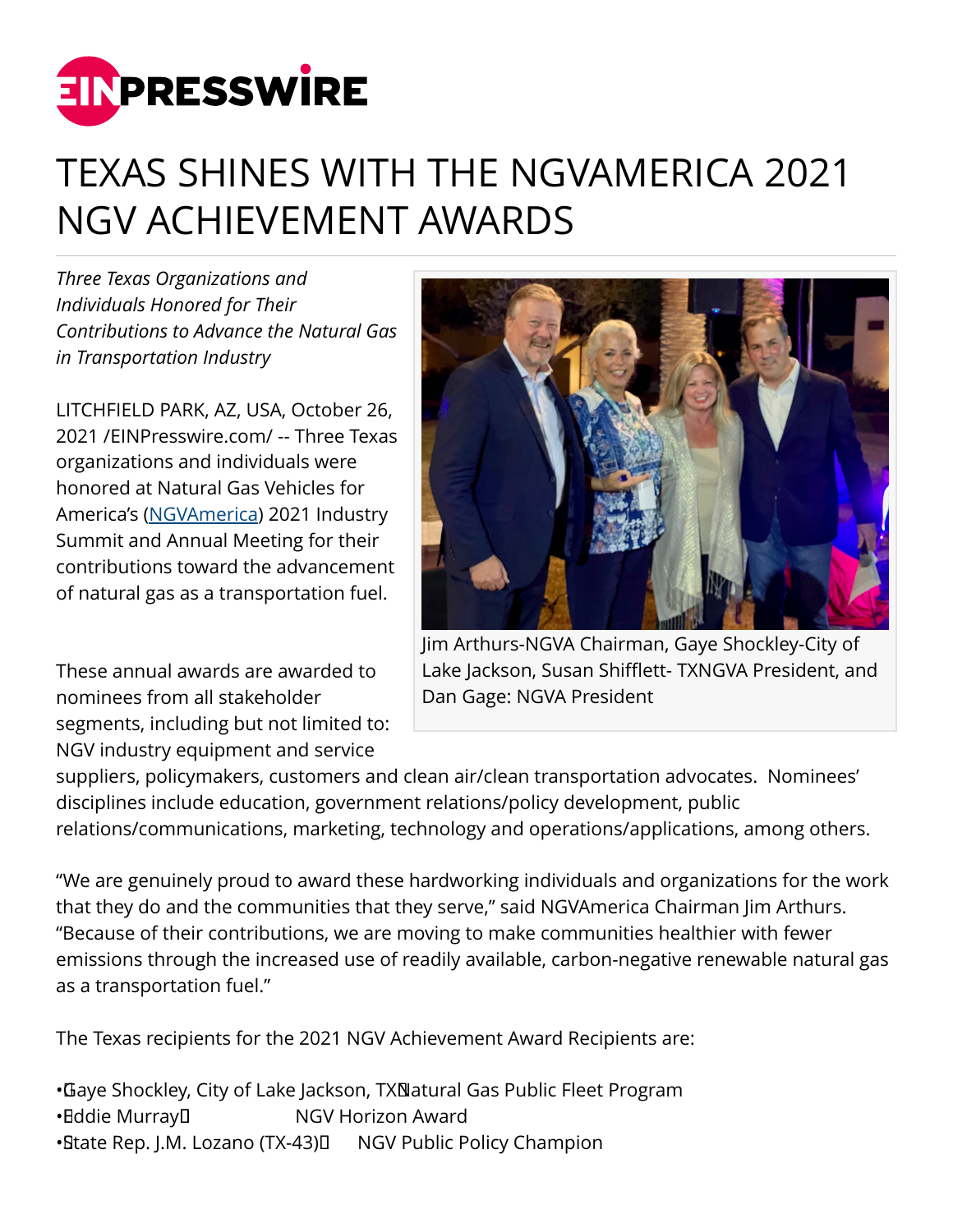Susan Shifflett, Texas NGV Alliance President, concludes, "These organizations and individuals are Texas's natural gas cheerleaders. They work tirelessly to promote and grow this critical clean transportation energy. These awards and recognition are well deserved. Congratulations to all. "

## ABOUT OUR AWARDEES:

Gaye Shockley, City of Lake Jackson, Texas, Natural Gas Public Fleet Program Since 2001, the City of Jackson Lake has relied on natural gas to fuel its municipal vehicles, making it the oldest public NGV fleet in the State of Texas. With just over 50 natural gas vehicles, this city of 27,000 people has embraced and grown its natural gas fleeting over the last twenty years, operating its own CNG station and purchasing its fuel through the State of Texas General Land Office Program. Currently, Lake Jackson is incorporating CNG forklifts and street sweepers into its operations. Fleet Manager Gaye Shockley deserves special recognition for her advocacy and commitment for clean natural gas transportation technology.

## Eddie Murray, NGV Horizon Award

Eddie Murray has become the public face of natural gas vehicles in the Greater Houston, Texas area. In business development with Houston-based Freedom CNG, Eddie has significantly advanced the use of natural gas as a transportation fuel and serves as Secretary of the [Texas](http://www.texasngvalliance.com) [Natural Gas Vehicle Alliance.](http://www.texasngvalliance.com) His creative Freedom CNG Used Truck Program has placed dozens of pre-owned CNG trucks into the hands of independent owner-operators throughout the region and served as the basis for the Texas Natural Gas Vehicle Alliance's recently successful legislation – HB 963 which makes pre-owned CNG truck purchases now eligible for state funding support. Eddie has grown Freedom CNG's business by increasing new fleets and gallons as well as developing new stations with strong base loads. Eddie is a consistent advocate and outspoken proponent of natural gas transportation, with an engaging and interactive social media presence. His hardworking ethic and never-ending energy and positivity makes Eddie one shining constant in the NGV industry.

## State Rep. J.M. Lozano (TX-43), NGV Public Policy Champion

Representative J.M. Lozano led the way for the successful passage of the Texas Natural Gas Vehicle Alliance's HB 963: Pre-Owned Truck Grant Program. As the original sponsor, Representative Lozano introduced the bill early in the unusual but contentious 87th Session. He worked tirelessly to add critical and strategic co-sponsors including Representative Brooks Landgraf (Chair of Natural Resources), Representative Alex Dominguez (Vice Chair of Natural Resources), and Representative Ryan Guillen (Chair of Resolution Calendars). Passage out of the House was swift with some concessions. Representative Lozano and his staff were in direct communication with the Alliance offering and encouraging strategies. Though once stalled in the Senate, HB 963 eventually ended up passing and being signed into law by Governor Greg Abbott, allowing pre-owned natural gas truck purchases to be eligible for state funding support. Representative Lozano is Chair of the Youth Health & Safety Committee and Vice Chair of the House Public Education Committee. Raised in Premont, Texas, Mr. Lozano represents House